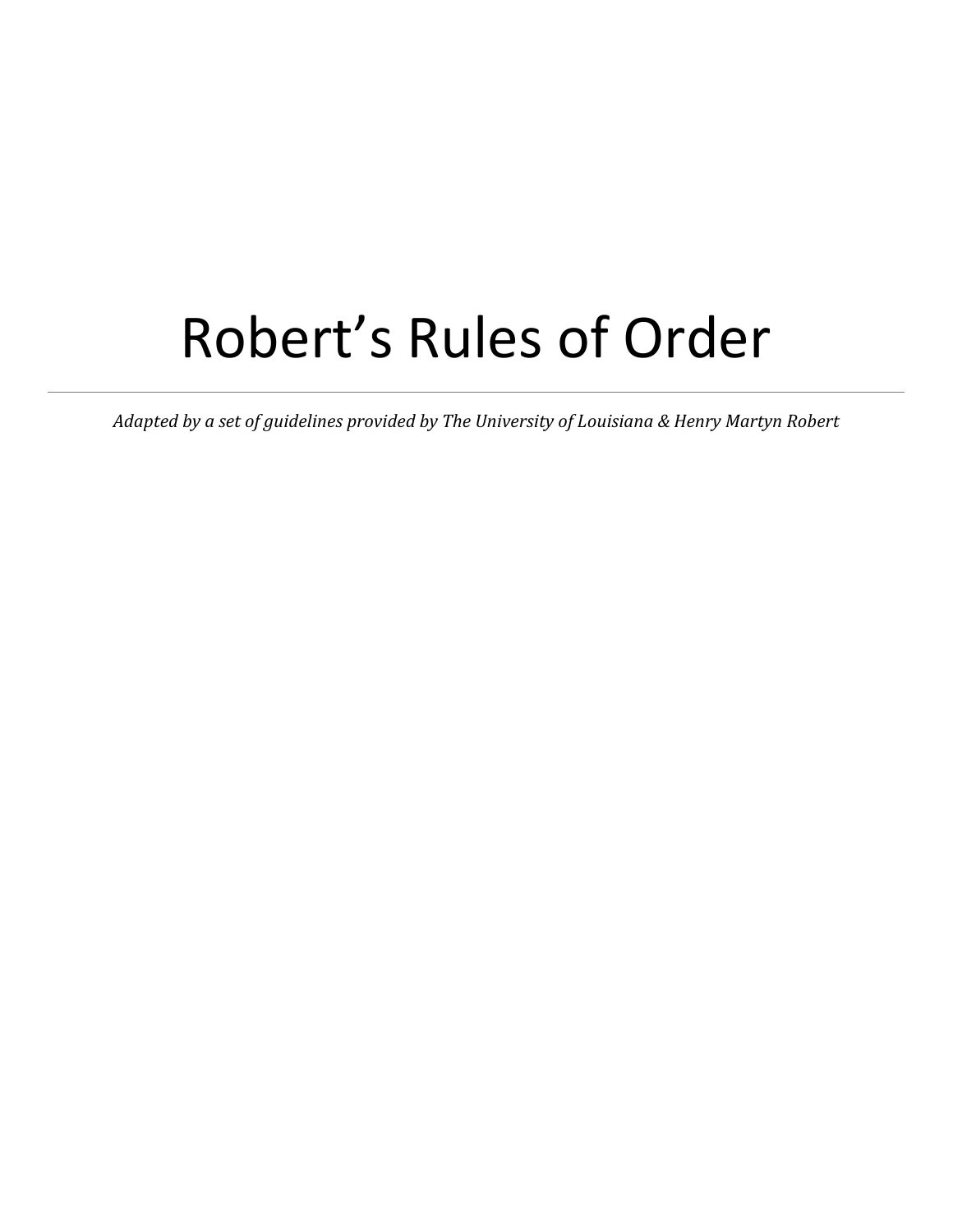## **Parliamentary Procedure for Meetings**

*Robert's Rules of Order* is the standard for facilitating discussions and group decision-making. Copies of the rules are available at most bookstores. Although they may seem long and involved, having an agreed upon set of rules makes meetings run easier. *Robert's Rules* will help your group have better meetings, not make them more difficult. Your group is free to modify them or find another suitable process that encourages fairness and participation, unless your bylaws state otherwise.

Here are the basic elements of *Robert's Rules*, used by most organizations:

- 1. *Motion:* To introduce a new piece of business or propose a decision or action, a motion must be made by a group member ("I move that......") A second motion must then also be made (raise your hand and say, "I second it.") After limited discussion the group then votes on the motion. A majority vote is required for the motion to pass (or quorum as specified in your bylaws.)
- 2. *Postpone Indefinitely:* This tactic is used to kill a motion. When passed, the motion cannot be reintroduced at that meeting. It may be brought up again at a later date. This is made as a motion ("I move to postpone indefinitely..."). A second is required. A majority vote is required to postpone the motion under consideration.
- 3. *Amend:* This is the process used to change a motion under consideration. Perhaps you like the idea proposed but not exactly as offered. Raise your hand and make the following motion: "I move to amend the motion on the floor." This also requires a second. After the motion to amend is seconded, a majority vote is needed to decide whether the amendment is accepted. Then a vote is taken on the amended motion. In some organizations, a "friendly amendment" is made. If the person who made the original motion agrees with the suggested changes, the amended motion may be voted on without a separate vote to approve the amendment.
- 4. *Commit:* This is used to place a motion in committee. It requires a second. A majority vote must rule to carry it. At the next meeting the committee is required to prepare a report on the motion committed. If an appropriate committee exists, the motion goes to that committee. If not, a new committee is established.
- 5. *Question:* To end a debate immediately, the question is called (say "I call the question") and needs a second. A vote is held immediately (no further discussion is allowed). A two-thirds vote is required for passage. If it is passed, the motion on the floor is voted on immediately.
- 6. *Table:* To table a discussion is to lay aside the business at hand in such a manner that it will be considered later in the meeting or at another time ("I make a motion to table this discussion until the next meeting. In the meantime, we will get more information so we can better discuss the issue.") A second is needed and a majority vote required to table the item being discussed.
- 7. *Adjourn:* A motion is made to end the meeting. A second motion is required. A majority vote is then required for the meeting to be adjourned (ended).

*Note:* If more than one motion is proposed, the most recent takes precedence over the ones preceding it. For example if #6, a motion to table the discussion, is proposed, it must be voted on before #3, a motion to amend, can be decided.

In a smaller meeting, like a committee or board meeting, often only four motions are used:

- To introduce (motion.)
- To change a motion (amend.)
- To adopt (accept a report without discussion.)
- To adjourn (end the meeting.)

Remember, these processes are designed to ensure that everyone has a chance to participate and to share ideas in an orderly manner. Parliamentary procedure should not be used to prevent discussion of important issues.

Board and committee chairpersons and other leaders may want to get some training in meeting facilitation and in using parliamentary procedure. Additional information on meeting processes, dealing with difficult people, and using *Robert's Rules* is available from district office staff and community resources such as the League of Women Voters, United Way and other technical assistance providers. Parliamentary Procedure at a Glance, by O. Garfield Jones, is an excellent and useful guide for neighborhood association chairs.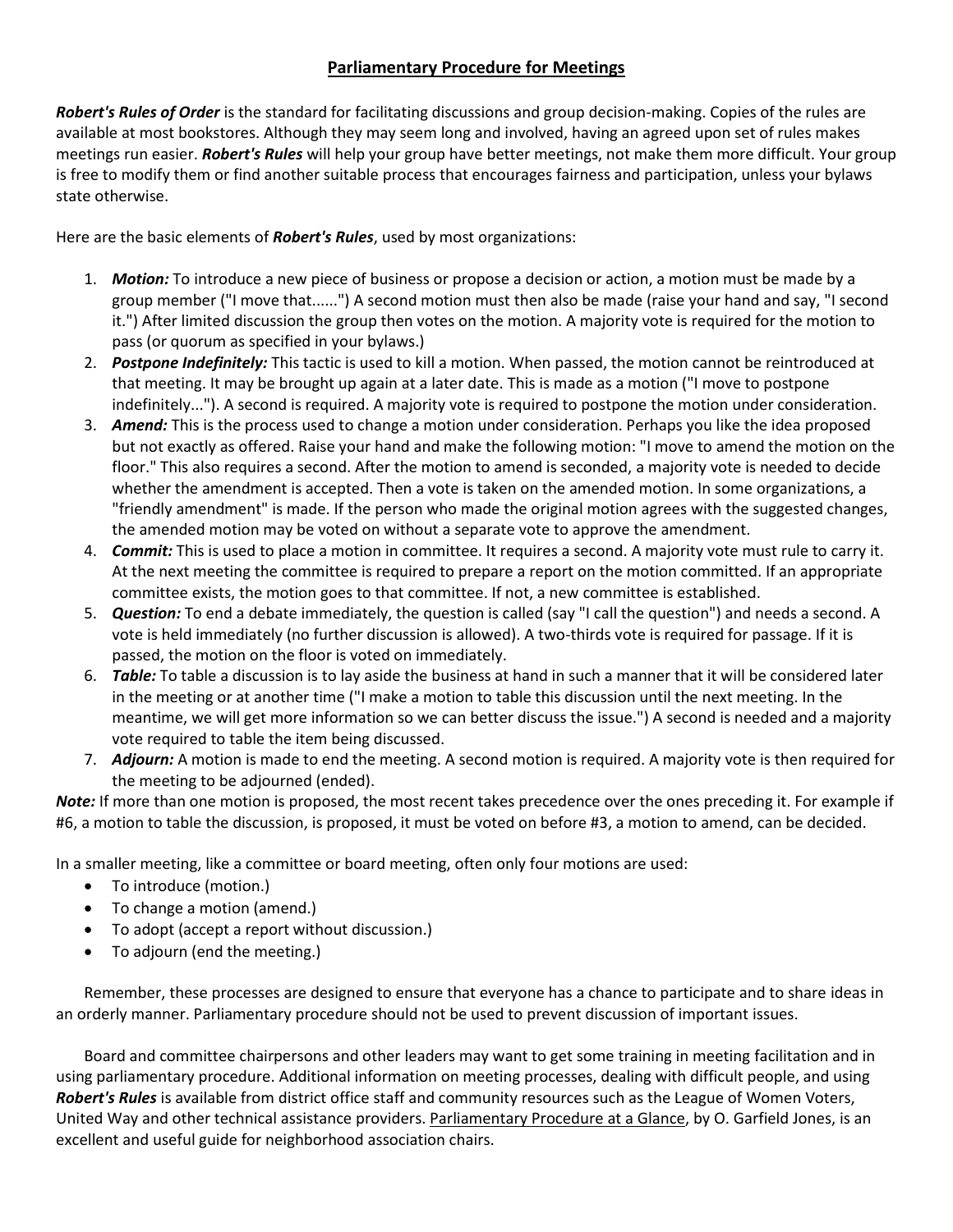## **Tips in Parliamentary Procedure**

The following summary will help you determine when to use the actions described in *Robert's Rules*.

- **A main motion must be moved, seconded, and stated by the chair before it can be discussed.**
- **If you want to move, second, or speak to a motion,** *stand and address the chair.*
- **If you approve the motion as is**, *vote for it*.
- **If you disapprove the motion**, *vote against it*.
- **If you approve the idea of the motion but want to change it**, *amend it or submit a substitute for it*.
- **If you want advice or information to help you make your decision**, *move to refer the motion to an appropriate quorum or committee with instructions to report back.*
- **If you feel they can handle it better than the assembly**, *move to refer the motion to a quorum or committee with power to act*.
- **If you feel that there the pending question(s) should be delayed so more urgent business can be considered**, *move to lay the motion on the table*.
- **If you want time to think the motion over**, *move that consideration be deferred to a certain time*.
- **If you think that further discussion is unnecessary**, *move the previous question*.
- **If you think that the assembly should give further consideration to a motion referred to a quorum or committee**, *move the motion be recalled*.
- **If you think that the assembly should give further consideration to a matter already voted upon**, *move that it be reconsidered*.
- **If you do not agree with a decision rendered by the chair**, *appeal the decision to the assembly*.
- **If you think that a matter introduced is not germane to the matter at hand**, *a point of order may be raised*.
- **If you think that too much time is being consumed by speakers**, *you can move a time limit on such speeches*.
- **If a motion has several parts, and you wish to vote differently on these parts**, *move to divide the motion*.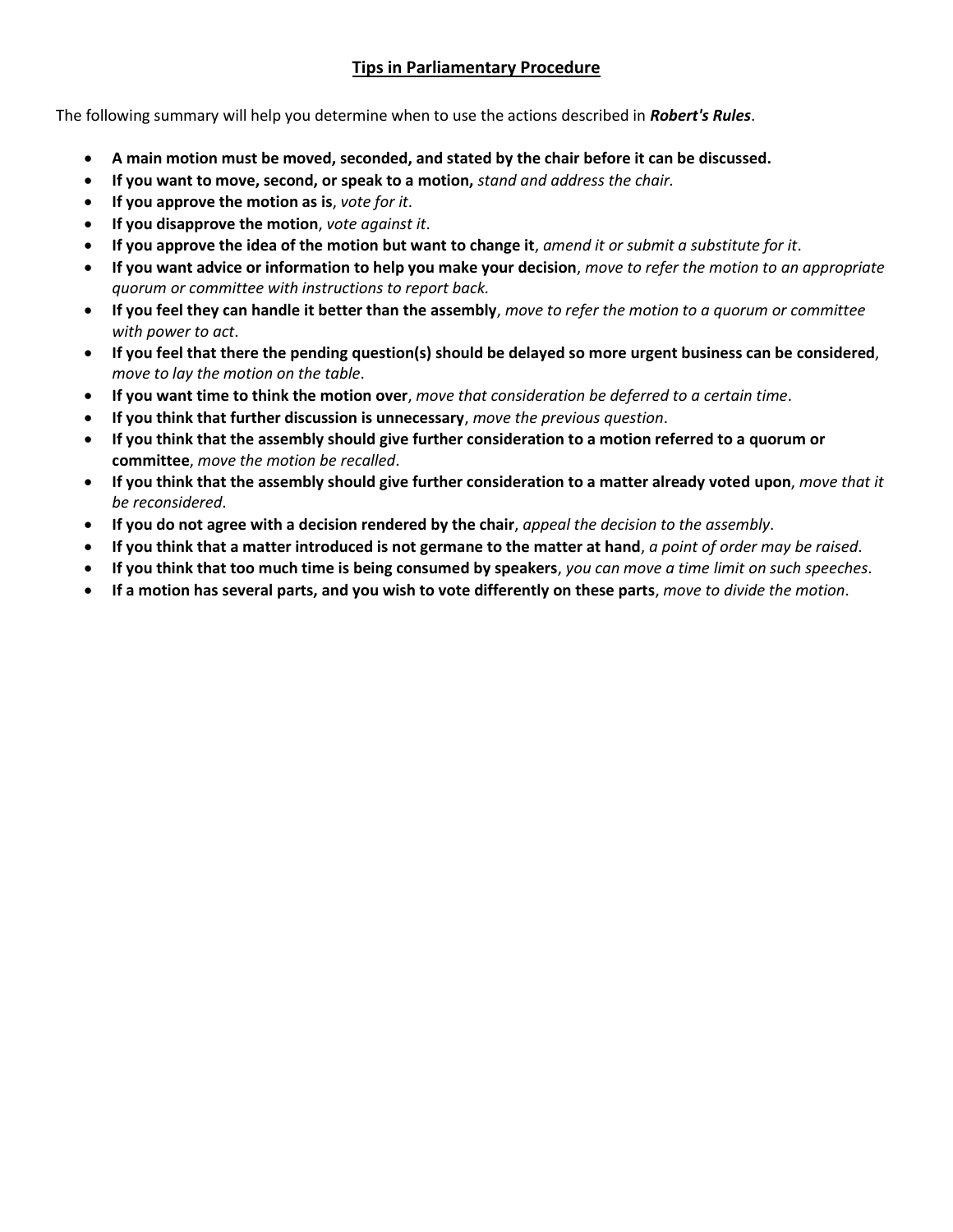# **Parliamentary Procedure at a Glance**

| Adjourn meeting*                                          | I move that we adjourn                           | <b>No</b> | Yes       | <b>No</b> | Majority                  |
|-----------------------------------------------------------|--------------------------------------------------|-----------|-----------|-----------|---------------------------|
| <b>Recess meeting</b>                                     | I move that we recess<br>until                   | <b>No</b> | Yes       | <b>No</b> | Majority                  |
| Complain about noise,<br>room temperature, etc.*          | Point of privilege                               | Yes       | <b>No</b> | No        | No vote                   |
| <b>Suspend further</b><br>consideration of<br>something*  | I move we table it                               | No.       | Yes       | No        | Majority                  |
| <b>End debate</b>                                         | I move the previous<br>question                  | No.       | Yes       | No        | $2/3$ vote                |
| Postpone consideration of<br>something                    | I move we postpone<br>this matter until          | <b>No</b> | Yes       | Yes       | Majority                  |
| Have something studied<br>further                         | I move we refer this<br>matter to committee      | <b>No</b> | Yes       | Yes       | Majority                  |
| Amend a motion                                            | I move this motion be<br>amended by              | No        | Yes       | Yes       | Majority                  |
| Introduce business (a<br>primary motion)                  | I move that                                      | No        | Yes       | Yes       | Majority                  |
| Object to procedure or<br>personal affront*               | Point of order                                   | Yes       | <b>No</b> | No        | No vote, Chair<br>decides |
| <b>Request information</b>                                | Point of information                             | Yes       | <b>No</b> | No        | No vote                   |
| Ask for actual count to<br>verify voice vote              | I call for a division of<br>the house            | No.       | <b>No</b> | No        | No vote                   |
| <b>Object consideration of</b><br>undiplomatic vote*      | I object to<br>consideration of this<br>question | Yes       | No        | No        | $2/3$ vote                |
| Take up a matter<br>previously tabled*                    | I move to take from the<br>table                 | No        | Yes       | No        | Majority                  |
| <b>Reconsider something</b><br>already disposed of*       | I move we reconsider<br>our action relative to   | Yes       | Yes       | Yes       | Majority                  |
| <b>Consider something</b><br>already out of its schedule* | I move we suspend the<br>rules and consider      | No        | Yes       | No        | $2/3$ vote                |
| Vote on a ruling by the<br>Chair                          | I appeal the Chair's<br>decision                 | Yes       | Yes       | Yes       | Majority                  |

**\*Not amendable**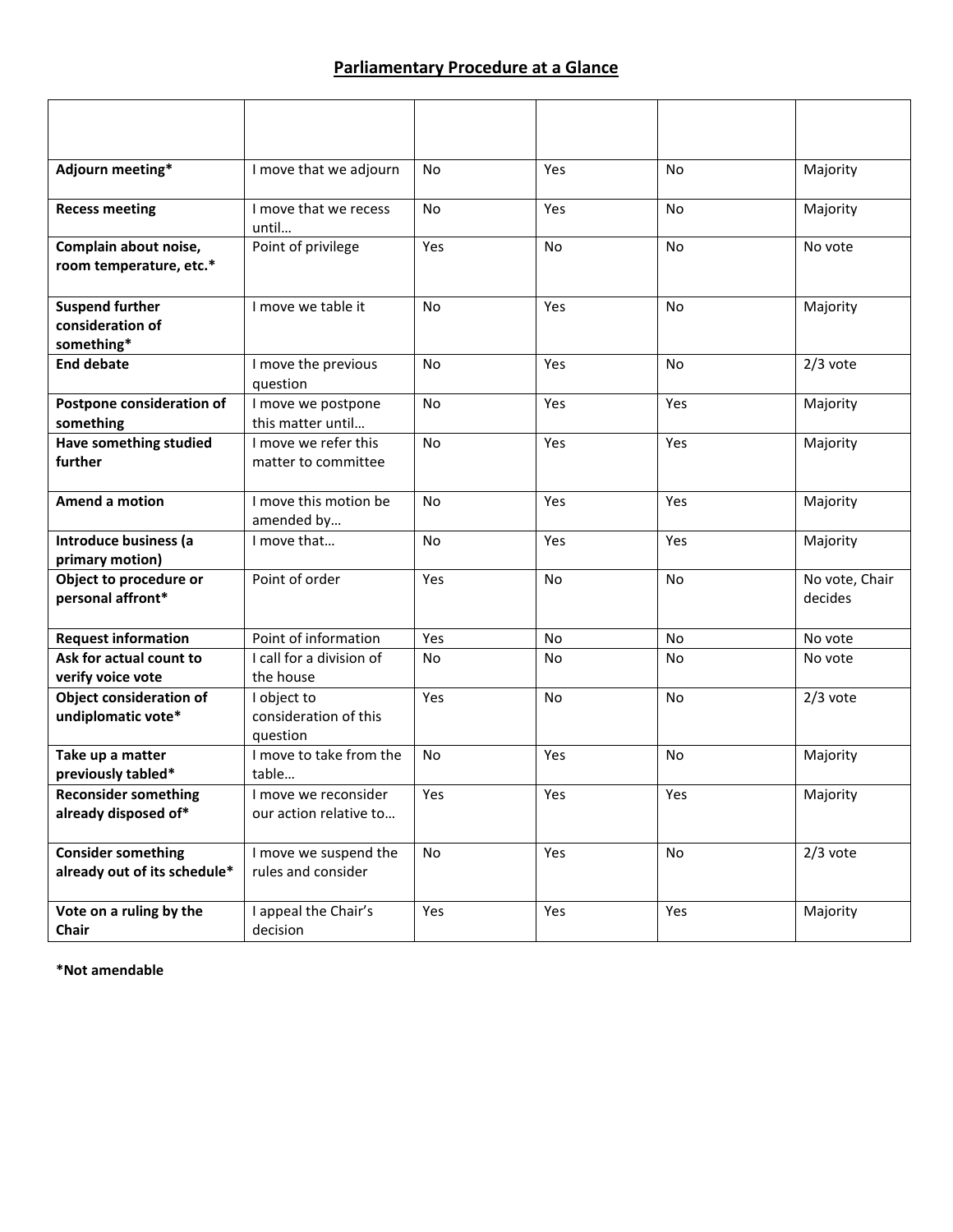### **Parliamentary Procedure at a Glance**

|                                     |                                                | <b>Debatable</b> | <b>Amendable</b> | <b>Can Be Reconsidered</b> | Requires 2/3 vote |
|-------------------------------------|------------------------------------------------|------------------|------------------|----------------------------|-------------------|
|                                     |                                                |                  |                  |                            |                   |
| Privileged<br><b>Motions</b>        | Fix Time at Which to<br>Adjourn                | <b>No</b>        | Yes              | No                         | <b>No</b>         |
|                                     | Adjourn                                        | <b>No</b>        | No               | Yes                        | $\mathsf{No}$     |
|                                     | Question of Privilege                          | <b>No</b>        | Yes              | Yes                        | <b>No</b>         |
|                                     | Call for Order of Day                          | No               | No               | Yes                        | No                |
|                                     | Appeal                                         | Yes              | No               | Yes                        | No                |
| Incidental<br><b>Motions</b>        | Objection to<br>Consideration of a<br>Question | <b>No</b>        | No               | Yes                        | Yes               |
|                                     | Point of Information                           | No               | No               | No                         | No                |
|                                     | Point of Order                                 | No               | No               | No                         | No                |
|                                     | <b>Read Papers</b>                             | No               | No               | Yes                        | No                |
|                                     | Suspend the Rules                              | No               | No               | No                         | Yes               |
|                                     | Withdraw a Motion                              | No               | No               | Yes                        | No                |
|                                     | Lay on the Table                               | No               | No               | Yes                        | No                |
| <b>Subsidiary</b><br><b>Motions</b> | The Previous<br>Question (close<br>debate)     | <b>No</b>        | <b>No</b>        | Yes                        | Yes               |
|                                     | Limit of Extend<br>Debate                      | <b>No</b>        | Yes              | Yes                        | Yes               |
|                                     | Postpone to a<br>Definite Time                 | Yes              | Yes              | Yes                        | No                |
|                                     | Refer to Committee                             | Yes              | Yes              | Yes                        | <b>No</b>         |
|                                     | Amend the<br>Amendment                         | Yes              | No               | No                         | No                |
|                                     | Amendment                                      | Yes              | Yes              | Yes                        | No                |
|                                     | Postpone Indefinitely                          | Yes              | <b>No</b>        | Yes                        | <b>No</b>         |
| Main<br><b>Motion</b>               | Main or Procedural<br>Motion                   | Yes              | Yes              | Yes                        | No                |

This table presents the motions in order of precedence. Each motion takes precedence over (i.e. can be considered ahead of) the motions listed below it. No motion can supersede (i.e. be considered before) any of the motions listed above it.

**PLEASE NOTE:** Many organizations use only the *Main Motion* and *Subsidiary Motions*, handling other matters on an informal basis.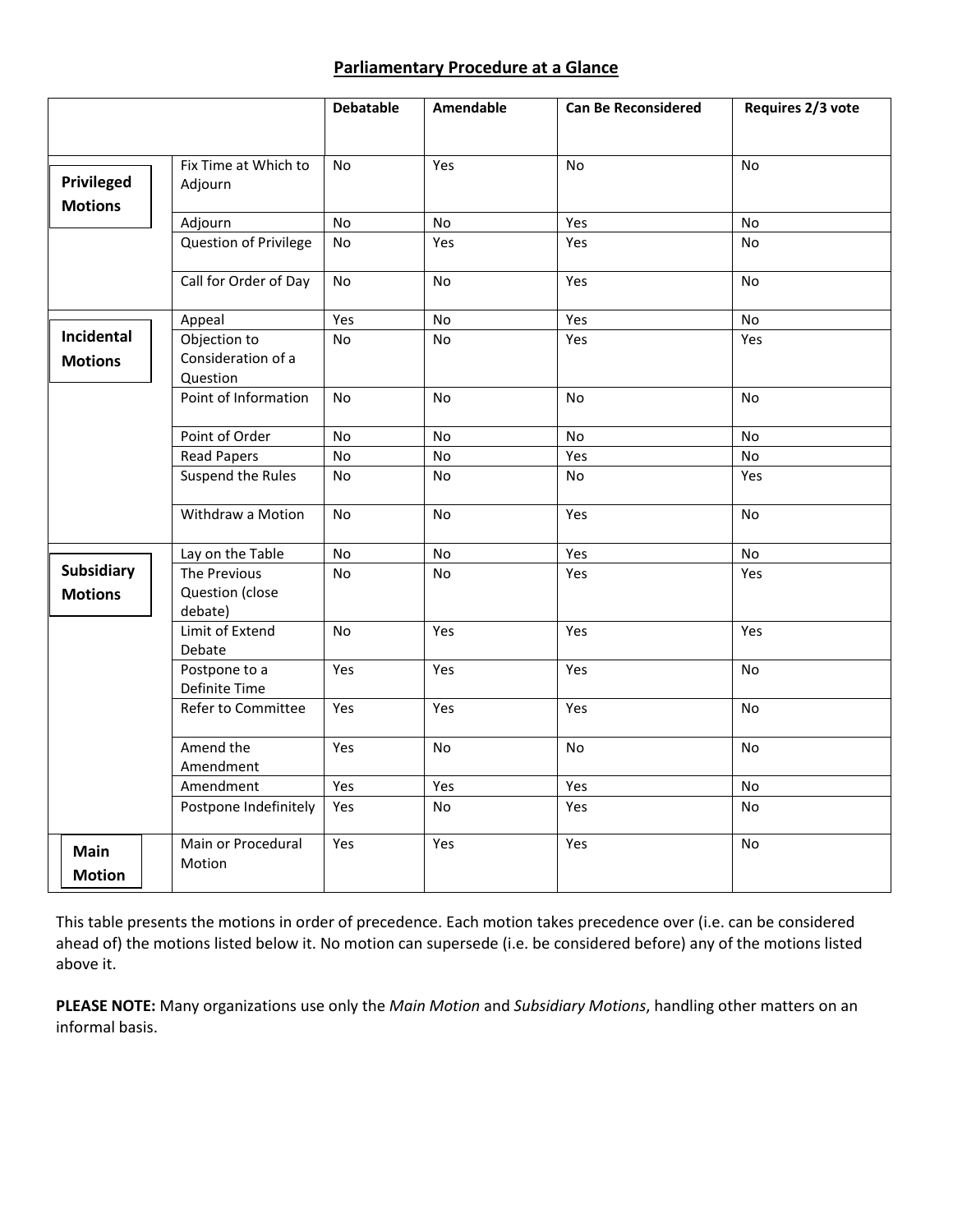## **In the Meeting**

#### *TO INTRODUCE A MOTION:*

Stand when no one else has the floor. Address the Chair by the proper title. Wait until the chair recognizes you.

- Now that you have the floor and can proceed with your motion say "I move that...," state your motion clearly and sit down.
- Another member may second your motion. A second merely implies that the seconder agrees that the motion should come before the assembly and not that he/she is in favor of the motion.
- If there is no second, the Chair says, "The motion is not before you at this time." The motion is not lost, as there has been no vote taken.
- If there is a second, the Chair states the question by saying "It has been moved and seconded that ... (state the motion) … is there any discussion?"

#### *DEBATE OR DISCUSSING THE MOTION:*

- The member who made the motion is entitled to speak first.
- Every member has the right to speak in debate.
- The Chair should alternate between those "for" the motion and those "against" the motion.
- The discussion should be related to the pending motion.
- Avoid using a person's name in debate.
- All questions should be directed to the Chair.
- Unless there is a special rule providing otherwise, a member is limited to speak once to a motion.
- Asking a question or a brief suggestion is not counted in debate.
- A person may speak a second time in debate with the assembly's permission.

#### *VOTING ON A MOTION:*

- Before a vote is taken, the Chair puts the question by saying "Those in favor of the motion that ... (repeat the motion)... say "Aye." Those opposed say "No." Wait, then say "The motion is carried," or "The motion is lost."
- Some motions require a 2/3 vote. A 2/3 vote is obtained by standing
- If a member is in doubt about the vote, he may call out "division." A division is a demand for a standing vote.
- A majority vote is more than half of the votes cast by persons legally entitled to vote.
- A 2/3 vote means at least 2/3 of the votes cast by persons legally entitled to vote.
- A tie vote is a lost vote, since it is not a majority.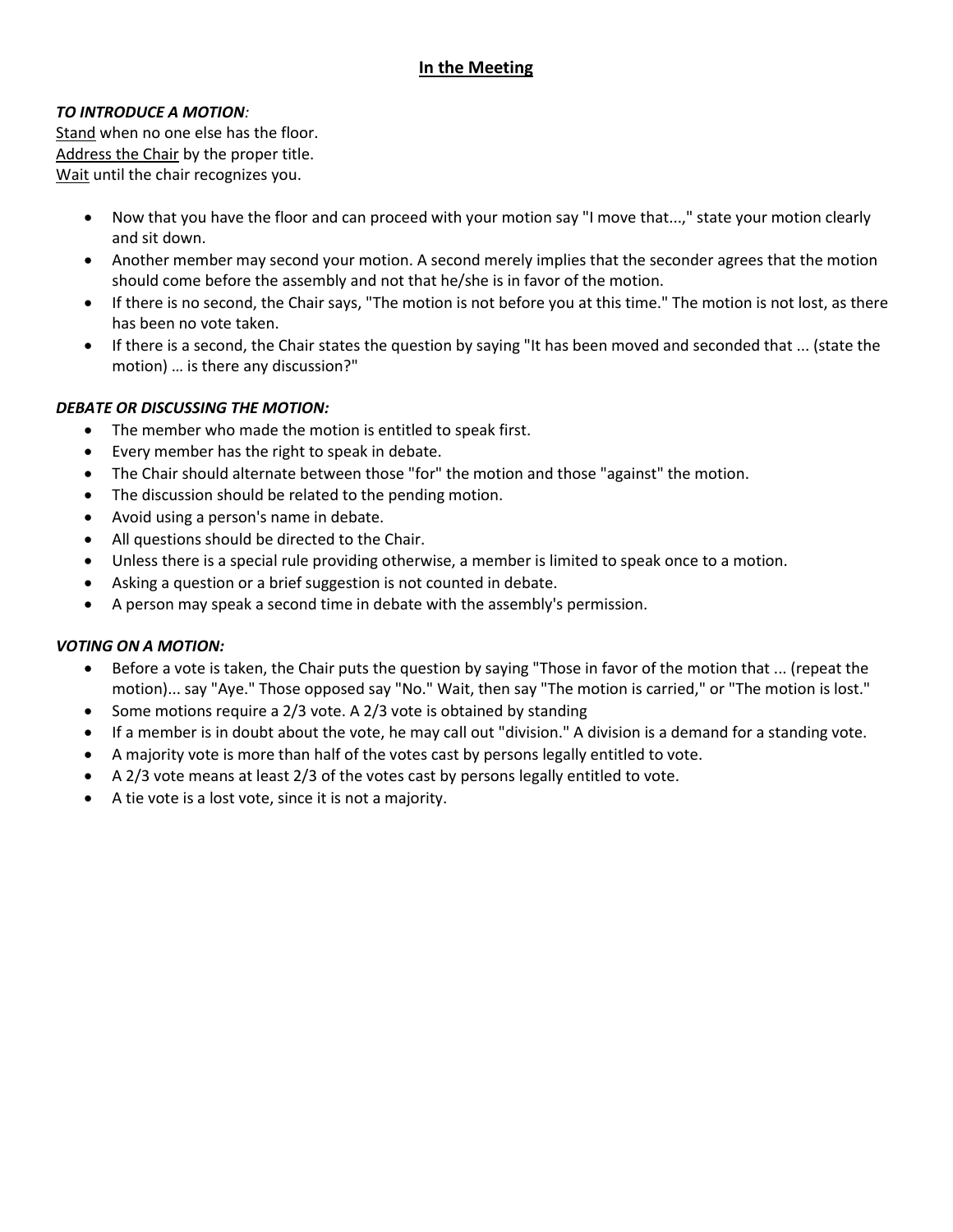## **Amendments Illustrated**

#### **Any main motion or resolution may be amended by:**

- 1. Adding at the end
- 2. Striking out a word or words
- 3. Inserting a word or words
- 4. Striking out and inserting a word or words
- 5. Substitution

to the amendment?"

A member rises, addresses the chair, received recognition, and states the motion:

| "I move that"                                                                                                      |                    |                                         |                   |  |                                             |
|--------------------------------------------------------------------------------------------------------------------|--------------------|-----------------------------------------|-------------------|--|---------------------------------------------|
| Another member seconds the motion.                                                                                 | <b>MAIN MOTION</b> |                                         |                   |  |                                             |
| The Chair repeats the motion and says,<br>"Is there any discussion?"                                               |                    |                                         |                   |  | Must be germane to the main motion          |
| To improve the motion, a member rises, receives<br>recognition and says, "I move to amend the motion<br>by"        |                    |                                         | PRIMARY AMENDMENT |  |                                             |
| Another member seconds the amendment.                                                                              |                    |                                         |                   |  |                                             |
| The Chair repeats the amendment and says,<br>"Is there any discussion on the amendment?"                           |                    |                                         |                   |  |                                             |
| To improve the amendment, a member rises,<br>receives recognition, and says, "I move to amend<br>the amendment by" |                    |                                         |                   |  | Must be germane to the<br>primary amendment |
| Another member seconds the amendment.                                                                              |                    | SECONDARY AMMENDMENT<br>(not amendable) |                   |  |                                             |
| The Chair repeats the amendment to the amendment<br>and says, "Is there any discussion on the amendment            |                    |                                         |                   |  |                                             |

- When discussion ceases, the Chair says, "Those in favor of the amendment to the amendment say 'Aye'. Those opposed say 'No.'"
- If the vote was in the affirmative, the amendment is included in the primary amendment. The Chair then says, "is there any discussion on the amended amendment?"
- If there is no discussion, a vote is taken on the amended amendment. If the vote in the affirmative, the amendment is included in the main motion. The chair then says, "Is there any discussion on the amended motion?"
- At this place, the motion can again be amended.
- If there is no further discussion, a vote is taken on the amended motion.
- Even though the amendments carried in the affirmative, the main motion as amended can be defeated.